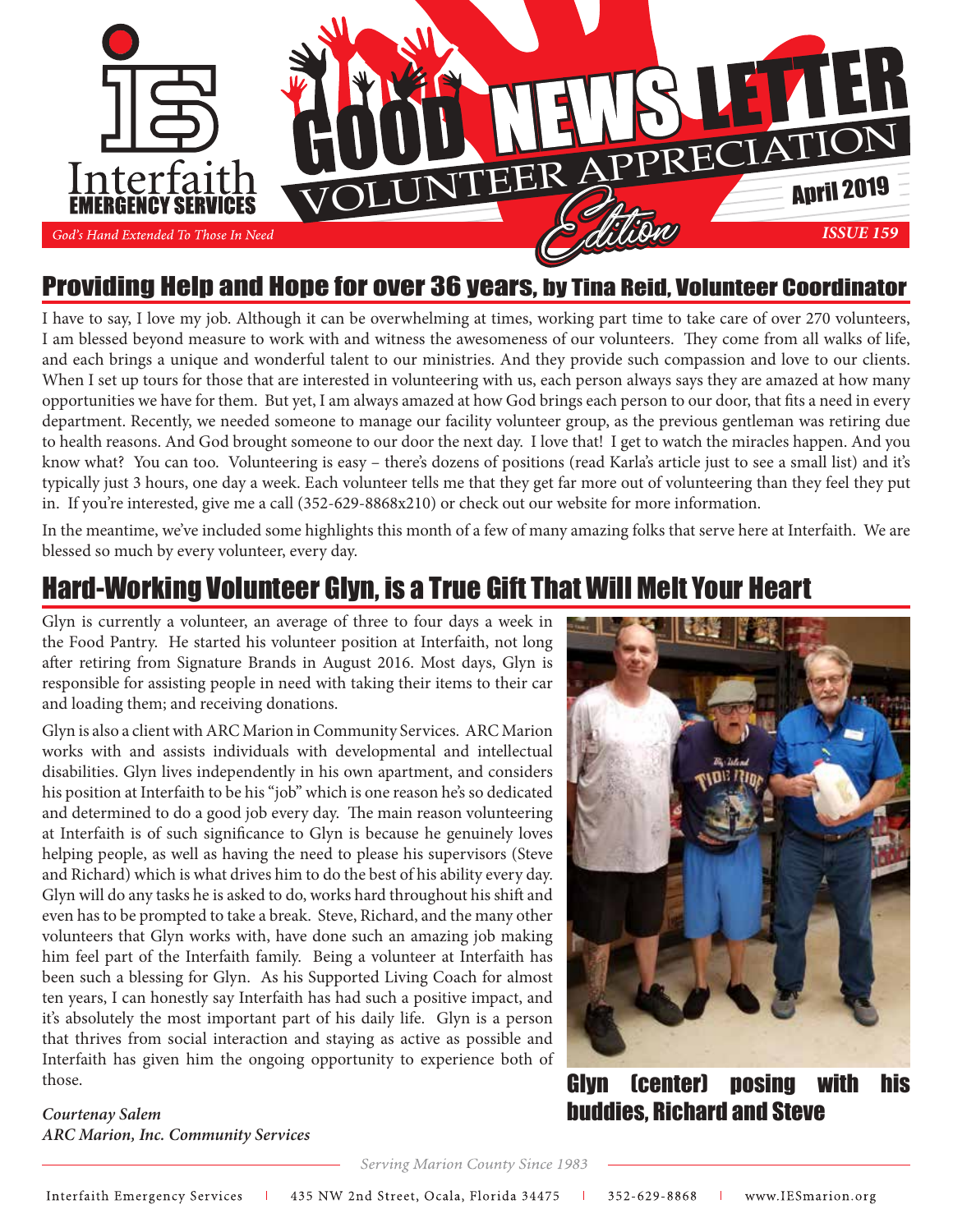# From the Chief Executive Officer: Karla Grimsley



**I Tappy Volunteer Appreciation Month!** This is a big deal here at Interfaith because we simply couldn't exist without our volunteers. It takes over 270 individuals each week to make all of our ministries happen and we only have 28 staff, so you can do the math. Our volunteers are literally our workforce. And with their help, we impact many thousands of lives for people in need of help each year. Our volunteers sort canned goods, they repackage eggs, they pack food orders in the pantry, they deliver backpacks to schools for children to take home on the weekends, they do Bible studies and other projects with our shelter residents, they feed our shelter residents, they paint, mow and do repairs on our facility, and they sit down with people seeking help and treat them with dignity as they give them vouchers for various services. At the clinic, they also counsel, treat illnesses, pull teeth and

give eye exams. And many more pray, sort clothing and other merchandise, they sweep, they put labels on newsletters, they serve on the board, and they answer phones. Most importantly, they care and show up 7 days a week throughout our various ministries!

 To spotlight a particular volunteer is difficult because all of our volunteers go above and beyond. But to give you an idea of the dedication of our volunteers I will share something about one in particular with you. As I was walking through our pantry recently, I stopped to say hello to the volunteers working that afternoon. I met one that I had seen but had never gotten her name. She's been volunteering since 2013 after being a stay-at-home mom for 20+ years. When we bought our medical facility in 2016 and she learned we were going to expand our ministry to medical services, this volunteer got inspired. She went back to school and got her nursing degree so she could also volunteer at the Center for Life! She's very humble and probably wouldn't want me to share that her name is Becky Puckett and she attends Central Christian Church. But I believe in showing honor where honor is due. So this month we celebrate Becky and all of the volunteers out there! Wherever you volunteer, you bring value to our community that is immeasurable, and we thank you. And if you don't volunteer, you are missing a blessing! Even as busy as I stay at Interfaith I still volunteer with some other organizations and a local Rotary Club. Not because I don't have enough to do, but because it feels better than a paycheck and fills a void that nothing else can fill. At the end of this life, all that really matters is the difference we made while we were here. Of course, if you can't volunteer you can always donate! That's pretty impactful too. God bless you all who give of yourselves and your means to make our community a better place.

## Each of you should also whatever ghit you have received to serve others, as faithful stewards of God's grace in its various forms." 1 Peter 4:10

# Food 4 Kids' Volunteer Howard Goes Above and Beyond

The volunteer appreciation award for Food 4 Kids this year goes to the amazing Howard Moore. What a remarkable guy! Volunteering for Food 4 Kids over 9 years, Howard picks up backpacks at 3 schools on the north end of Ocala but guess what,

he lives on the west side of the county! Round trip - it is over 60 miles, and takes him over 3 hours each week to pick up at least 50 backpacks which feeds about 175 students! Talk about loyalty to this program, Howard even comes when he is not feeling well. He takes his volunteering very seriously and does not like to miss a week. He began volunteering for his church that was involved with Food 4 Kids, but he only got to help about once a month. Since he wanted to help more, he stopped by Food 4 Kids and asked, "You got something else for me to do?" Well, be careful what you ask for at Food 4 Kids! He started out picking up 5 schools with over 90 backpacks. Then 2 years ago with the help of other volunteers, he now only has 3 schools.

After growing up in Miami and getting out of the Marines, Howard moved to Ocala in 1974. He worked as a prison guard at Lowell Correctional Institute for 27 years. He is married and has 3 sons and 2 grandchildren. In his spare time, he enjoys fishing, playing pool, boating and traveling. His dream is to one day vacation to Alaska. He says the reason he enjoys volunteering is interacting with the people at the schools, coming to Food 4 Kids and joking with the staff. We are so thankful and blessed to have such a selfless, caring and devoted volunteer. We sincerely thank Howard for his dedication to this ministry.



**Howard, loading up his trailer** 

#### by Karen Fant, Food 4 Kids Manager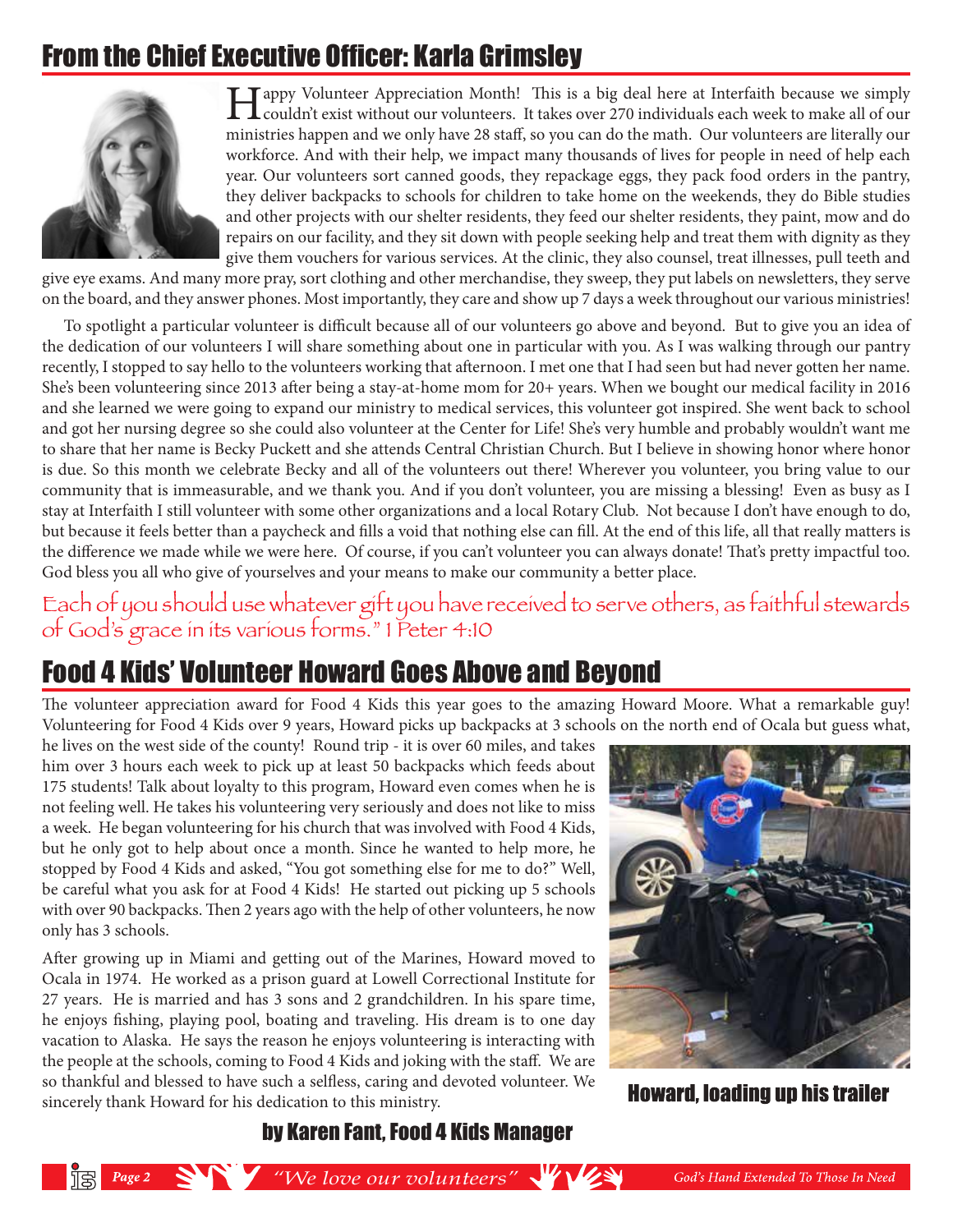# Special Gifts

#### **In MEMORY of:**

Thelma Kuperberg By: Robert Kuperberg

Cindy Stafford By: David Stafford

Diane Andrews Bill Cochran By: John and Jarl Hagood

Harold Thompson By: Walter & Virginia Anderson

Charles Wade By: Mike and Diane Finn

Marjorie Renfroe Bill Cochran Rosie Gee George Cope By: Beth and Bill Futch

David Varner By: Vernon Shukoski

Dennis Geiken By: Peter and Carol Cobb

Jeanne S James By: Jesse James

Richard Pittman, Jr By: Jean Justice

Richard Myers James Ott By: Ben and Helen Hayes

Larry Clymer Jewett Springer By: Woody and Rita Clymer Dennis Williams

By: Margie Williams Ruth Albright

By: Richard and Joyce Adams

 John McLeod Dr Kelly and Cindy Crase Dr Norman Anderson By: Kay Marks and family

By: Teddie Gause & Cammie Gause

Dr Norman Anderson Mary Britt By: Judy Chambers

**In HONOR of:** 

Jerry F Gause's birthday

Sally Gause

Celine Mack's Birthday By: Tom and Evelyn Weaver

#### A Special Gift

Give a gift to someone special - an honorary or memorial donation in their name to Interfaith! The person honored (or their family) will receive a letter of acknowledgement. Please contact Kayla at 629-8868 x202 or by email Kayla.Grimsley@ IESmarion.org. Mail donations to PO Box 992, Ocala, FL 34478.

# Intake Volunteers are Awesome!

This month's article was difficult because Interfaith has so many amazing volunteers. In the Intake, Boutique, and sorting departments alone, I have over 52 of those awesome people! However, the volunteer that I choose to spotlight is Monica Gonzalez. Monica came to Interfaith originally as an Intern. She was majoring



The lovely Monica

with a Family and Child Services certificate. Monica became family to us in the Intake Department. We watched her mature into a great leader before our very eyes. Even after her internship ended, she refused to leave our side. I could call on Monica any day, at any time and she would drop what

in Human Services

she was doing to help. She never complained. When asked, Monica said that she choose Interfaith because people who received our services told her how great an organization we were. She knew this would be the place for her because she enjoyed helping people and seeing good being done.

Monica brought a wealth of experience to our team. She was especially good at offering support and expertise to struggling moms with children who were disabled or had behavioral issues. Monica said, "I enjoyed everything about Interfaith. The most rewarding, was seeing how truly appreciative everyone was of the services that we provided." Monica moved to Ocala from New York. She brought with her over 11 years of experience working with the developmentally disabled primary through ARC. Monica finished her Degree with the University of Phoenix while volunteering, and January was her last month with us. Monica left to pursue her career passion of working with struggling families who have autistic children. She plans to return when she's not busy, and we can't wait! We feel the effects already of her presence not being here. She's just one example of many, of the compassion and quality of volunteers we have all week long here at Interfaith. **by: Koya Harris, Intake Manager** 

WE www.IESmarion.org WIND

*Page 5*

# New Ministry Project Needs Volunteer Groups!

We have a very special ministry we're starting – thanks to our remodeled public bathrooms. These amazing new bathrooms include showers for our homeless friends. We're asking for volunteer groups to adopt a 4th Saturday of the month to help provide soap, shampoo and towels for those that have signed up for hot showers. This will be an incredible blessing for so many! To find out more information about how your group can adopt this wonderful ministry, to truly provide such a great gift, please reach out to Tina Reid at (352) 629-8868 x210 or Tina.Reid@IESmarion.org.

We also have a great need for maintenance volunteers. Are you handy or know someone who is? Interfaith has 9 ministries areas, 8 separate buildings and dozens of ways you can help! Plumbing, painting, mending, changing light bulbs, air filters and all sorts of projects! We have a small crew on Thursdays that meet – but they need more hands! If you're interested, please call Sonya at 352-629-8868x203 or Sonya@IESmarion.org.

 $352 - 629 - 8868$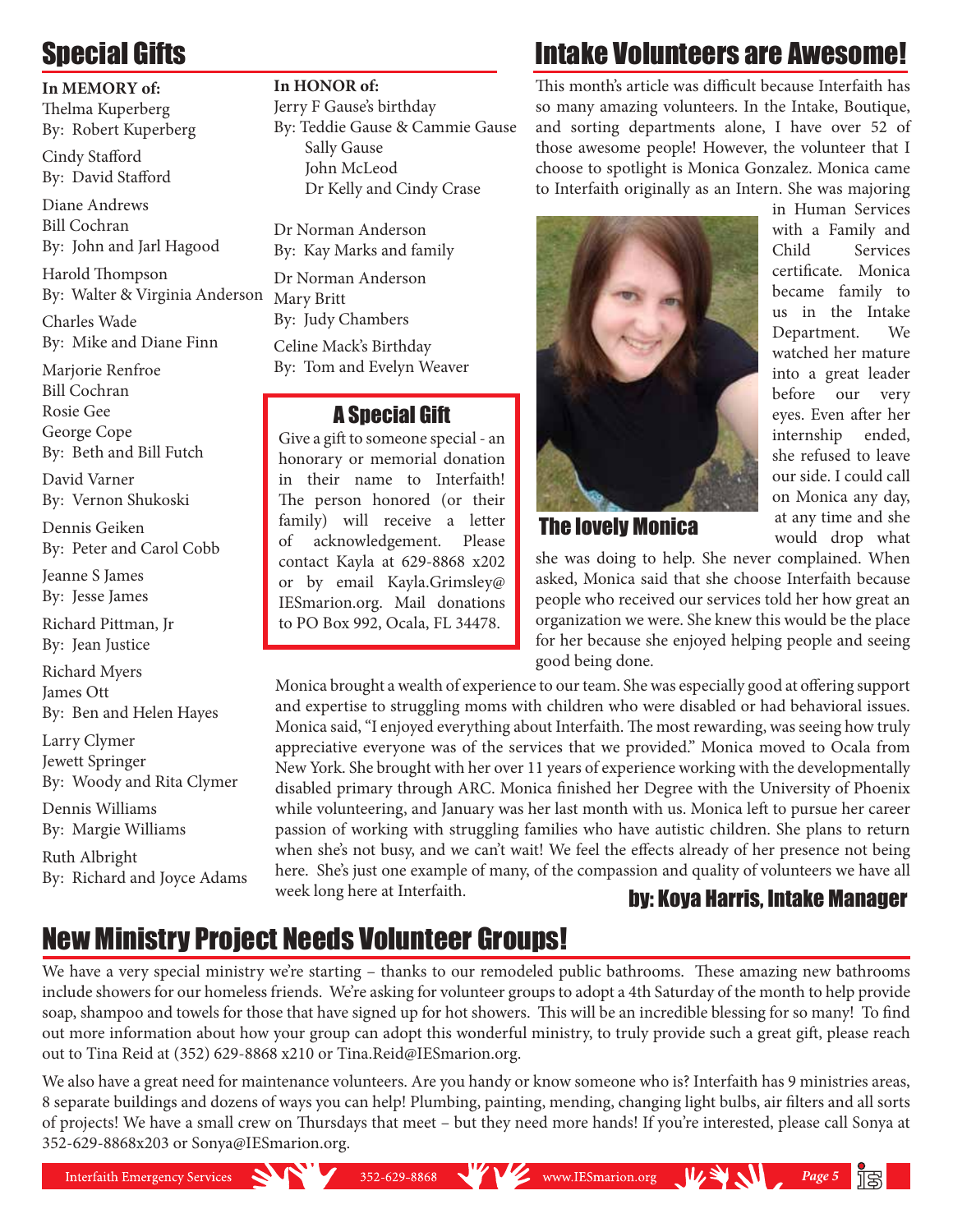

#### IES Board of Directors

Bill Bender Brittany Beall Jerone Gamble Mary Lou James Cindy MacKay Paulette Milhorn Nick Nikkinen Meghan Shay Lisa Sheilley, Secretary Vernon Shukoski, President Carlos Tobon, Vice President Andrew Vanover Matt Villela Wesley Wheeler Winn Keeton Karla Grimsley, Chief Executive Officer

#### Check out our website at **www.IESmarion.org**



#### MISSION STATEMENT

*Interfaith Emergency Services is a community of faith called by God to offer emergency assistance without judgment to all persons in Marion County.*

#### Resident Returns to Volunteer at Interfaith

After spending several months in various medical facilities, I wound up leaving a nursing home with no income and no place to live. I lost my apartment and health care, and had no where to go. I ended up at Interfaith's doors, with a walking cane and a few belongings. I met Michelle, who took me into the shelter and changed my life. They gave me shelter, food, clothing and so much more. They helped me get an ID card (which was lost at the hospital), and supported me as I got back on my feet. I honestly don't know what would have happened to me otherwise. They helped me on the computer so I could do job searches, and even gave me bus passes to get to interviews. Now, I have a job, and live in the Interfaith Supportive Housing Duplex. It's been a year now, and I am also volunteering in the Clothing Boutique, because I wanted to give back and help this organization that helped me. They were there for me when I needed them. I will never be able to repay them for changing my life. I feel like volunteering is my way of giving back and helping others. I am very grateful.

#### By: Lisa Dondero, Former Shelter Resident and Boutique Volunteer



A COPY OF THE OFFICIAL REGISTRATION AND FINANCIAL INFORMATION MAY BE OBTAINED FROM THE DIVISION OF CONSUMER SERVICES BY CALLI NG TOLL FREE (800-435-7352) WITHIN THE STATE. REGISTRATION DOES NOT IMPLY ENDORSEMENT, APPROVAL, OR RECOMMENDATION BY THE STATE.

*Return Postage Requested*

Non-Profit Org. U.S. Postage **Paid** Permit #243 Ocala, FL 34478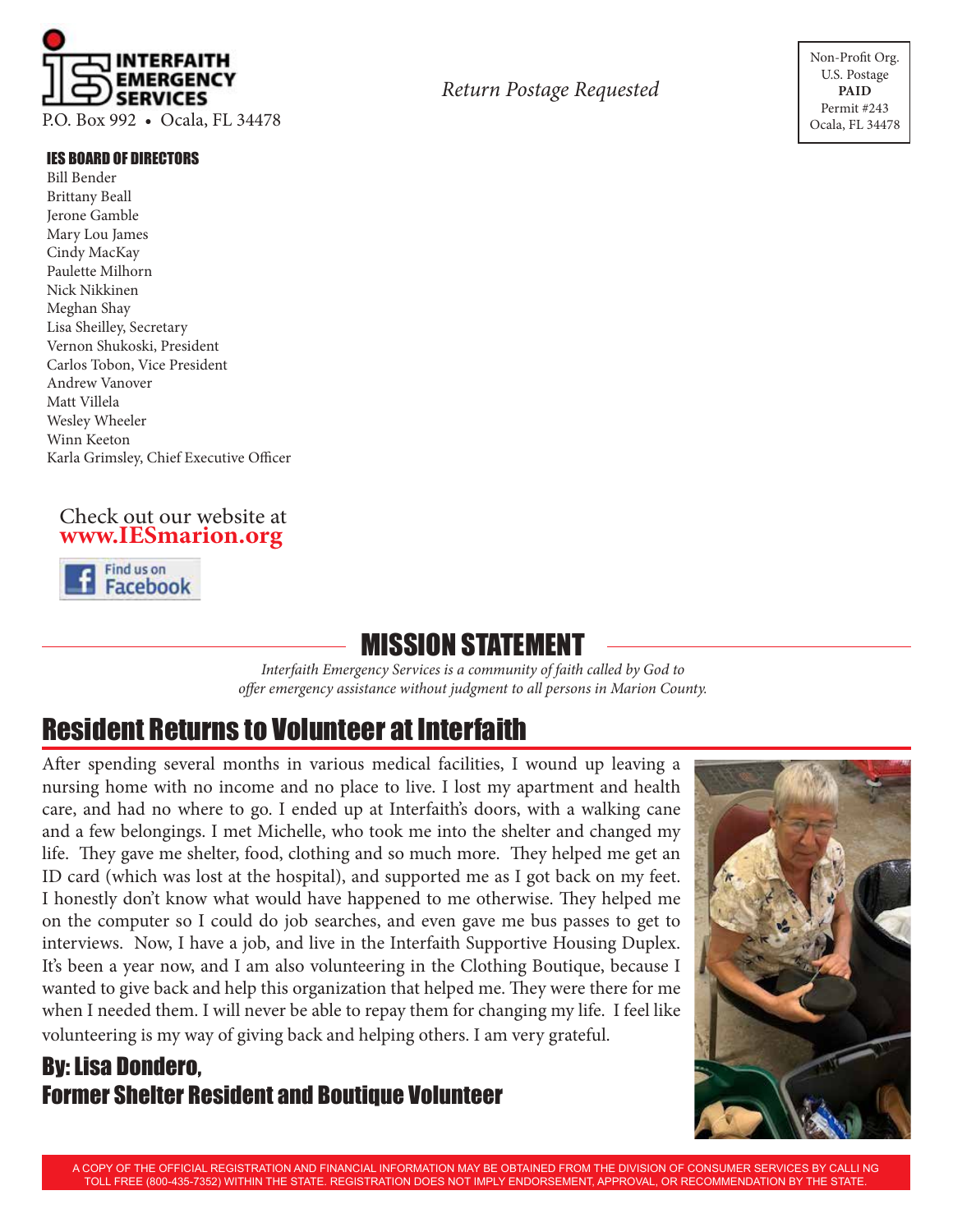### Thrift Store Volunteer Shares His Heart, by Shannon Pickering, Thrift Store Manager

There's so many wonderful volunteers at the store, and each one has a heart for helping others. I recently spoke with George Tindall, a long time volunteer, and really appreciated what he had to say about Interfaith.

*"I have volunteered at the Interfaith Thrift Store for more than 10 years. I didn't know I would stay that long when I started, but when I saw the good the store does for the community, I just kept coming back. At Interfaith, the employees and volunteers start each day by gathering to pray for whoever God sends through our doors that day. From those who donate to us, to those who are looking for a "bargain", to those who have more personal needs, Interfaith shows love to the community and meets those needs. It is the love of Christ in us that we want to share with others."* 

*George Tindall, Volunteer*

# Today's 'Ruth' is an Inspiration to All, by Holly Bravo, Center for Life Manager

One of our super star volunteers at the Center for Life that we would like to honor is Suzanne Durr. Each week, she arrives earlier than scheduled, performs the daily tasks with sublime detail as well as an illuminating our entire building with her personality. We call her Today's Ruth.

You see, Suzanne has been through several trials and tribulations throughout her life. Canadian born of Quebec, Suzanne alternates between the United States and Canada at six-month intervals primarily due to the health care benefits she receives. One wonderful sense of inspiration was the goal she achieved about 14 years ago, when she lost over 210 pounds. What an accomplishment!

Unfortunately, soon thereafter, she suffered severe health issues that could have caused her to lose life. With great perseverance and dedication, she fought to become healed. "I didn't recover on my own. It



Suzanne, with her crochet American flag

was the Lord that healed me". After suffering from cardiac arrest, then an ischemic stroke, there was a reason God saved her. Each day was a gift, not one to take advantage of, rather one to celebrate.

Overcoming these trials has made her even stronger. Today, she currently takes care of her husband that is suffering from dementia. Alone, she bares the smile of her heart with the same dedication she took 19 years earlier on their wedding day. "It's difficult seeing the one you love suffer and not knowing what they are doing one day to the next", Suzanne said. "As long as God is guiding our steps, I know we will be alright. It's one day at a time, that's all it is."

In her spare time, Suzanne finds quiet moments at a local church chapel where she meditates on the Lord and collects her thoughts. She is also very talented in that she crochets and knits masterpieces like the one shown above. Suzanne produces a profound inspiration to each of us in literally taking one day at a time, and not allowing tomorrow's worries to consume us today. We will surely miss her until her next travel brings her back to us.

In everything I did, I showed you that by this kind of hard work we must help the weak, remembering the words the Lord Jesus himself said: This more blessed to give than to receive.' Acts 20:35